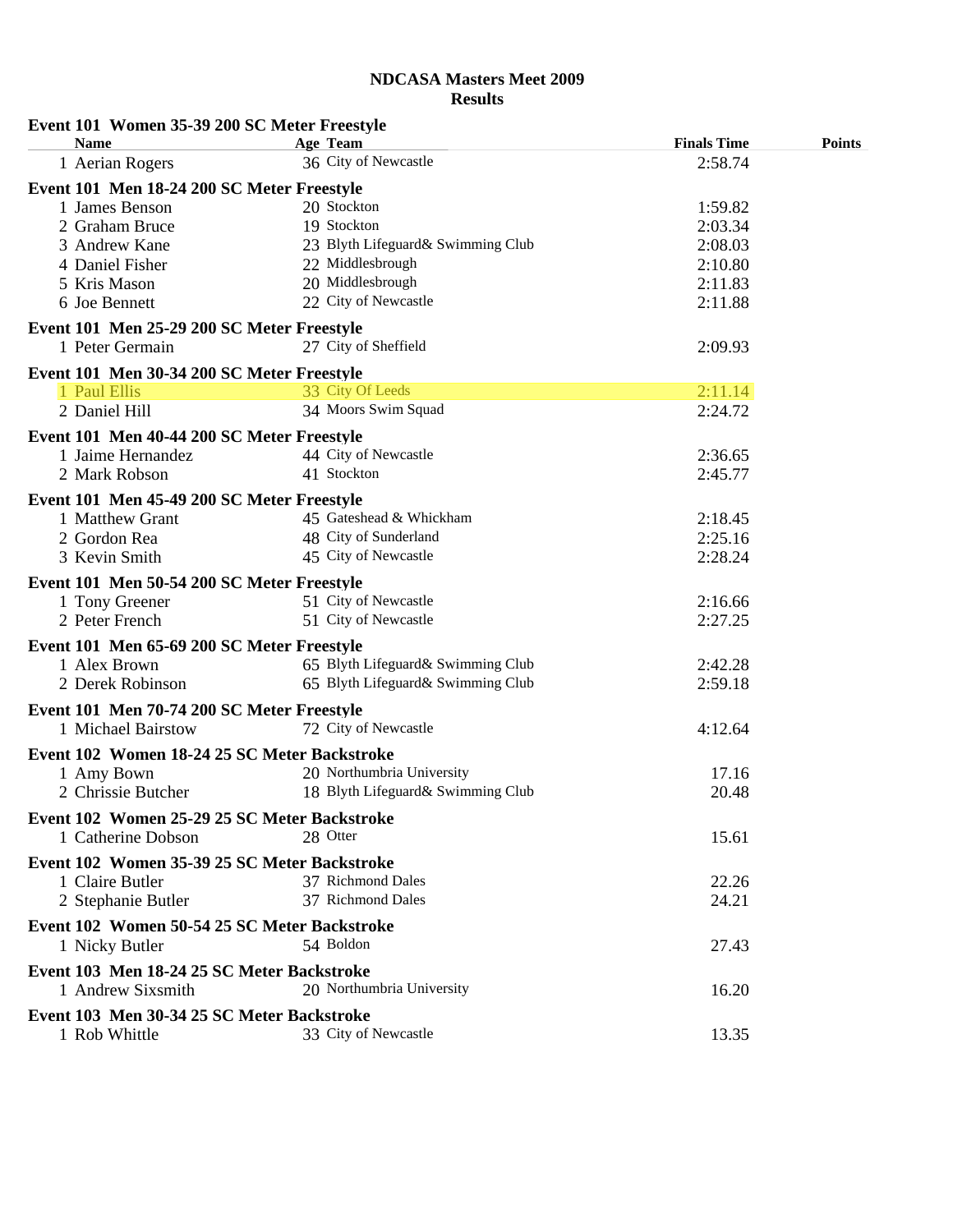| Event 103 Men 45-49 25 SC Meter Backstroke                           |                                          |                |
|----------------------------------------------------------------------|------------------------------------------|----------------|
| 1 Matthew Grant                                                      | 45 Gateshead & Whickham                  | 15.76          |
| Event 103 Men 50-54 25 SC Meter Backstroke                           |                                          |                |
| 1 Stephen Urwin                                                      | 52 Newburn SC                            | 17.91          |
| 2 Peter French                                                       | 51 City of Newcastle                     | 18.22          |
| 3 John Sim                                                           | 51 City of Newcastle                     | 19.13          |
| Event 103 Men 60-64 25 SC Meter Backstroke                           |                                          |                |
| 1 Graeme Shutt                                                       | 60 City of Sunderland                    | 19.82          |
| 2 Barry Robinson                                                     | 61 City of Sunderland                    | 20.89          |
| 3 Phil Johnston                                                      | 61 Gateshead & Whickham                  | 22.61          |
| Event 103 Men 65-69 25 SC Meter Backstroke                           |                                          |                |
| 1 Carl Butler                                                        | 65 Richmond Dales                        | 19.39          |
| Event 103 Men 70-74 25 SC Meter Backstroke                           |                                          |                |
| 1 Michael Bairstow                                                   | 72 City of Newcastle                     | 27.97          |
| Event 104 Women 25-29 100 SC Meter Butterfly                         |                                          |                |
| 1 Catherine Dobson                                                   | 28 Otter                                 | 1:13.51        |
| Event 105 Men 18-24 100 SC Meter Butterfly                           |                                          |                |
| 1 James Benson                                                       | 20 Stockton                              | 1:00.49        |
| 2 Andrew Kane                                                        | 23 Blyth Lifeguard& Swimming Club        | 1:08.08        |
| Event 105 Men 30-34 100 SC Meter Butterfly                           |                                          |                |
| 1 Rob Whittle                                                        | 33 City of Newcastle                     | 1:03.40        |
| 2 Paul Ellis                                                         | 33 City Of Leeds                         | 1:08.36        |
| Event 105 Men 40-44 100 SC Meter Butterfly                           |                                          |                |
| 1 David Chaney                                                       | 41 Gateshead & Whickham                  | 1:03.04        |
| 2 Jaime Hernandez                                                    | 44 City of Newcastle                     | 1:19.76        |
| Event 105 Men 50-54 100 SC Meter Butterfly                           |                                          |                |
| 1 Robin Sleight                                                      | 53 City of Newcastle                     | 1:44.59        |
|                                                                      |                                          |                |
| Event 105 Men 65-69 100 SC Meter Butterfly<br>1 Norman Stephenson    | 65 City of Sunderland                    | 1:33.26        |
|                                                                      |                                          |                |
| Event 106 Women 18-24 50 SC Meter Breaststroke                       | 20 Northumbria University                |                |
| 1 Lona Mc Donald                                                     | 20 Northumbria University                | 37.75<br>41.62 |
| 2 Rebecca Sleight<br>3 Becky McGuire                                 | 18 Northumbria University                | 43.67          |
|                                                                      |                                          |                |
| Event 106 Women 25-29 50 SC Meter Breaststroke<br>1 Christine Howell | 27 Newcastle University                  | 36.38          |
| 2 Carlota Rosales                                                    | 28 City of Newcastle                     | 38.87          |
| 3 Sarah Hetherington                                                 | 26 City of Newcastle                     | 46.45          |
|                                                                      |                                          |                |
| Event 106 Women 30-34 50 SC Meter Breaststroke<br>1 Claire Bath      | 33 Consett Asc                           |                |
|                                                                      | 34 City of Newcastle                     | 40.94          |
| 2 Marga Rodriguez                                                    |                                          | 42.66          |
| Event 106 Women 35-39 50 SC Meter Breaststroke                       |                                          |                |
| 1 Lisa Stansbie                                                      | 35 Etwall Eagles<br>36 City of Newcastle | 43.41          |
| 2 Aerian Rogers                                                      |                                          | 44.60          |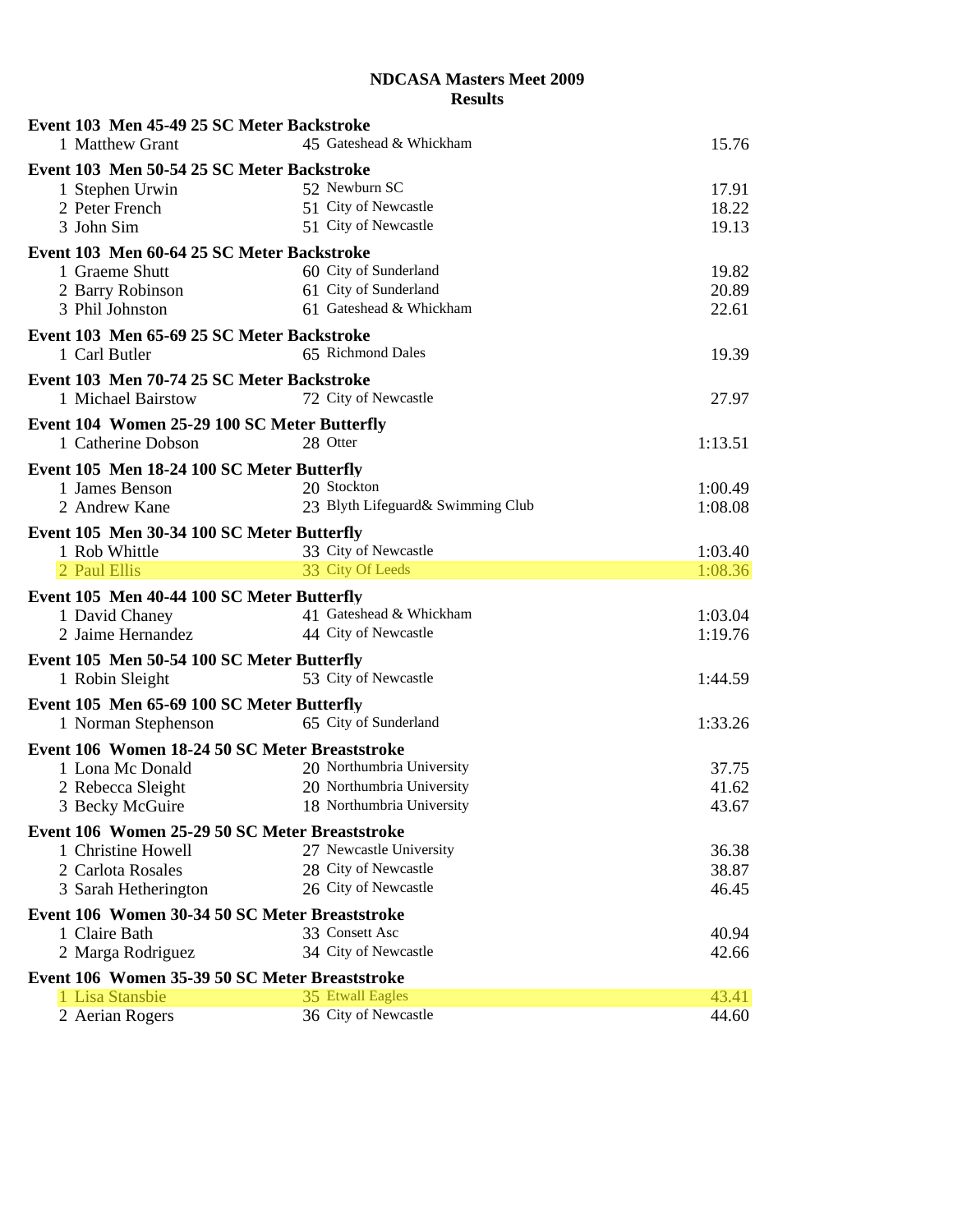| Event 106 Women 40-44 50 SC Meter Breaststroke                      |                                   |                    |
|---------------------------------------------------------------------|-----------------------------------|--------------------|
| 1 Roberta Barker                                                    | 44 Richmond Dales                 | 43.12              |
| Event 107 Men 18-24 50 SC Meter Breaststroke                        |                                   |                    |
| 1 Graham Bruce                                                      | 19 Stockton                       | 31.85              |
| 2 Andrew Sixsmith                                                   | 20 Northumbria University         | 33.37              |
| 3 Tom Harforth                                                      | 21 Middlesbrough                  | 34.04              |
| Event 107 Men 25-29 50 SC Meter Breaststroke                        |                                   |                    |
| 1 Daniel Thirlwell                                                  | 26 City of Newcastle              | 31.95              |
| 2 Peter Germain                                                     | 27 City of Sheffield              | 35.40              |
|                                                                     |                                   |                    |
| Event 107 Men 30-34 50 SC Meter Breaststroke                        |                                   |                    |
| 1 Marc Best                                                         | 31 Stockton                       | 33.11              |
| Event 107 Men 40-44 50 SC Meter Breaststroke                        |                                   |                    |
| 1 Myles Carter                                                      | 40 Moors Swim Squad               | 34.89              |
| 2 Iain Ross                                                         | 43 City of Newcastle              | 38.34              |
| Event 107 Men 45-49 50 SC Meter Breaststroke                        |                                   |                    |
| 1 John Lamb                                                         | 48 Moors Swim Squad               | 39.06              |
|                                                                     |                                   |                    |
| Event 107 Men 50-54 50 SC Meter Breaststroke                        | 54 Ledminster Kingfishers         |                    |
| 1 Stephen Weston                                                    | 52 Newburn SC                     | 37.81              |
| 2 Stephen Urwin                                                     |                                   | 46.67              |
| Event 107 Men 55-59 50 SC Meter Breaststroke                        |                                   |                    |
| 1 Raymond Butters                                                   | 58 Richmond Dales                 | 41.16              |
| Event 107 Men 65-69 50 SC Meter Breaststroke                        |                                   |                    |
| 1 Eddie Sawyers                                                     | 66 City of Newcastle              | 40.70              |
| 2 Norman Stephenson                                                 | 65 City of Sunderland             | 41.76              |
| Event 108 Women 18-24 100 SC Meter Backstroke                       |                                   |                    |
| 1 Hannah Stockley                                                   | 22 Northumbria University         | 1:13.77            |
| 2 Catriona Grime                                                    | 23 Wear Valley SC                 | 1:16.86            |
|                                                                     |                                   |                    |
| Event 108 Women 25-29 100 SC Meter Backstroke<br>1 Catherine Dobson | 28 Otter                          |                    |
| 2 Jennifer Dobson                                                   | 26 Blyth Lifeguard& Swimming Club | 1:13.43<br>1:20.23 |
|                                                                     |                                   |                    |
| Event 109 Men 18-24 100 SC Meter Backstroke                         |                                   |                    |
| 1 Brad Swainston                                                    | 19 Northumbria University         | 1:03.60            |
| 2 Kristian Stafford                                                 | 18 Northumbria University         | 1:06.75            |
| 3 John Pickering                                                    | 24 City of Sunderland             | 1:07.95            |
| 4 Kris Mason                                                        | 20 Middlesbrough                  | 1:11.00            |
| 5 Joe Bennett                                                       | 22 City of Newcastle              | 1:11.91            |
| Event 109 Men 30-34 100 SC Meter Backstroke                         |                                   |                    |
| 1 Dominic Johnston                                                  | 32 City of Newcastle              | 1:05.99            |
| 2 Paul Ellis                                                        | 33 City Of Leeds                  | 1:11.00            |
| Event 109 Men 50-54 100 SC Meter Backstroke                         |                                   |                    |
| 1 John Sim                                                          | 51 City of Newcastle              | 1:37.05            |
|                                                                     |                                   |                    |
| Event 109 Men 60-64 100 SC Meter Backstroke                         | 61 City of Sunderland             | 1:47.26            |
| 1 Barry Robinson<br>2 Phil Johnston                                 | 61 Gateshead & Whickham           | 1:55.57            |
|                                                                     |                                   |                    |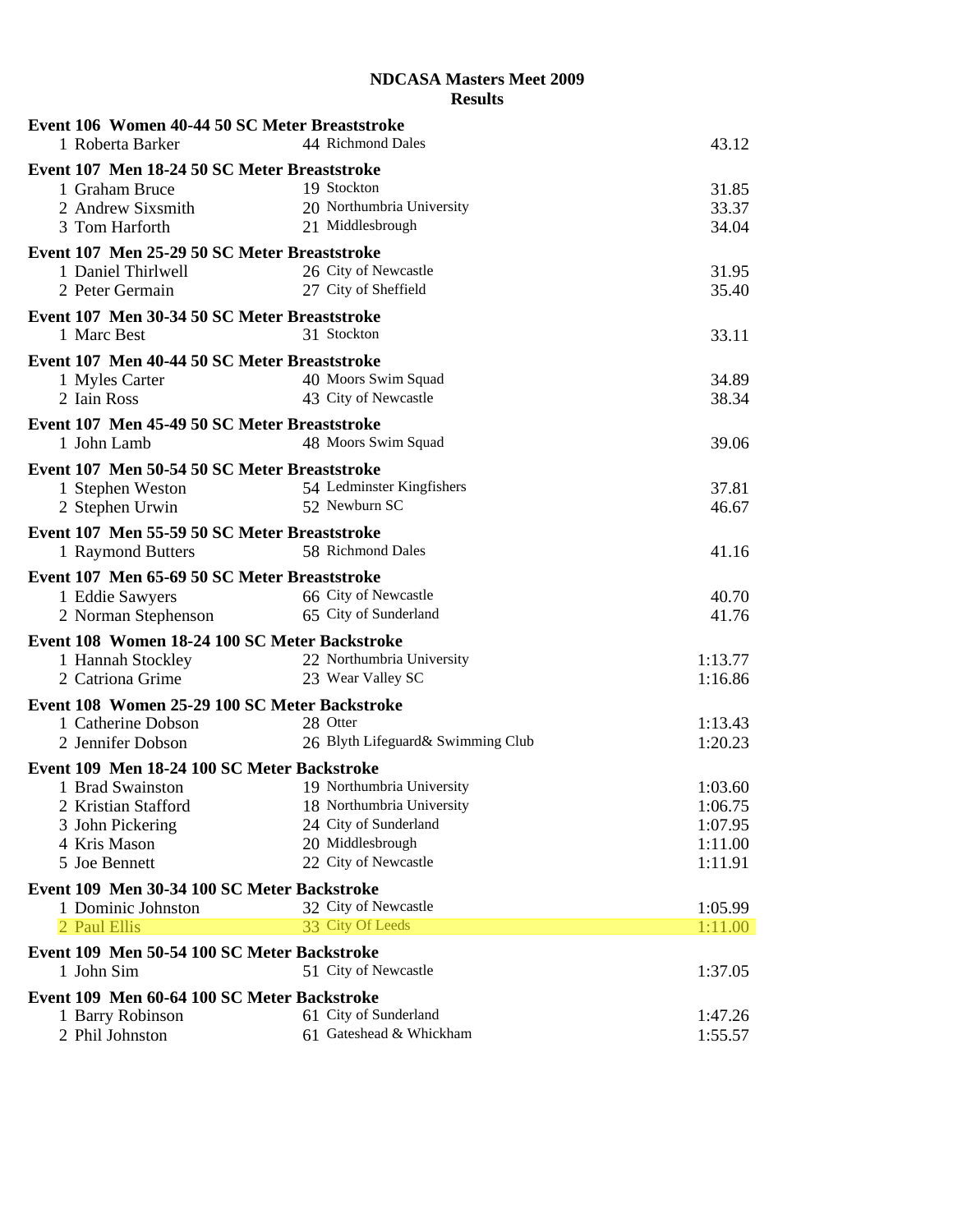| Event 109 Men 65-69 100 SC Meter Backstroke |                                   |         |
|---------------------------------------------|-----------------------------------|---------|
| 1 Carl Butler                               | 65 Richmond Dales                 | 1:38.28 |
| Event 110 Women 18-24 50 SC Meter Freestyle |                                   |         |
| 1 Amy Bown                                  | 20 Northumbria University         | 29.37   |
| 2 Becky McGuire                             | 18 Northumbria University         | 32.08   |
| 3 Rebecca Sleight                           | 20 Northumbria University         | 32.15   |
| 4 Kimberley Dixon                           | 21 Northumbria University         | 32.17   |
| 5 Susan Horner                              | 20 Northumbria University         | 32.32   |
| 6 Chrissie Butcher                          | 18 Blyth Lifeguard& Swimming Club | 36.46   |
| Event 110 Women 25-29 50 SC Meter Freestyle |                                   |         |
| 1 Christine Howell                          | 27 Newcastle University           | 28.62   |
| 2 Carlota Rosales                           | 28 City of Newcastle              | 32.37   |
| 3 Jennifer Dobson                           | 26 Blyth Lifeguard& Swimming Club | 33.70   |
| 4 Sarah Hetherington                        | 26 City of Newcastle              | 35.83   |
| Event 110 Women 30-34 50 SC Meter Freestyle |                                   |         |
| 1 Claire Bath                               | 33 Consett Asc                    | 31.29   |
|                                             | 34 City of Newcastle              | 33.41   |
| 2 Marga Rodriguez                           |                                   |         |
| Event 110 Women 35-39 50 SC Meter Freestyle |                                   |         |
| 1 Aerian Rogers                             | 36 City of Newcastle              | 36.67   |
| 2 Lisa Stansbie                             | 35 Etwall Eagles                  | 36.98   |
| Event 110 Women 40-44 50 SC Meter Freestyle |                                   |         |
| 1 Roberta Barker                            | 44 Richmond Dales                 | 35.10   |
| Event 111 Men 18-24 50 SC Meter Freestyle   |                                   |         |
| 1 James Benson                              | 20 Stockton                       | 25.48   |
| 2 Brad Swainston                            | 19 Northumbria University         | 25.71   |
| 3 Tom Harforth                              | 21 Middlesbrough                  | 25.87   |
| 4 Peter Thompson                            | 19 Middlesbrough                  | 25.92   |
| 5 Andrew Kane                               | 23 Blyth Lifeguard& Swimming Club | 25.95   |
| 6 Andrew Sixsmith                           | 20 Northumbria University         | 26.84   |
| 7 John Pickering                            | 24 City of Sunderland             | 27.27   |
| 8 Kris Mason                                | 20 Middlesbrough                  | 27.35   |
| 9 Mohamed Tawfik                            | 21 Northumbria University         | 27.51   |
| 10 Daniel Fisher                            | 22 Middlesbrough                  | 27.55   |
| 11 Kristian Stafford                        | 18 Northumbria University         | 27.58   |
| 12 Joe Bennett                              | 22 City of Newcastle              | 28.27   |
| 13 Phil Dixon                               | 21 Northumbria University         | 30.96   |
| Event 111 Men 25-29 50 SC Meter Freestyle   |                                   |         |
| 1 Daniel Thirlwell                          | 26 City of Newcastle              | 26.98   |
| 2 David Craig                               | 25 Northumbria University         | 28.75   |
| 3 Graham Asbury                             | 28 York City Baths Club           | 29.28   |
|                                             |                                   |         |
| Event 111 Men 30-34 50 SC Meter Freestyle   |                                   |         |
| 1 Rob Whittle                               | 33 City of Newcastle              | 25.88   |
| 2 Paul Wainwright                           | 31 York City Baths Club           | 27.47   |
| 3 Paul Ellis                                | 33 City Of Leeds                  | 28.19   |
| 4 Neil Shutt                                | 33 City of Sunderland             | 29.12   |
| Event 111 Men 35-39 50 SC Meter Freestyle   |                                   |         |
| 1 Colin Campbell                            | 39 York City Baths Club           | 29.21   |
| 2 Iain Laing                                | 36 City of Newcastle              | 29.30   |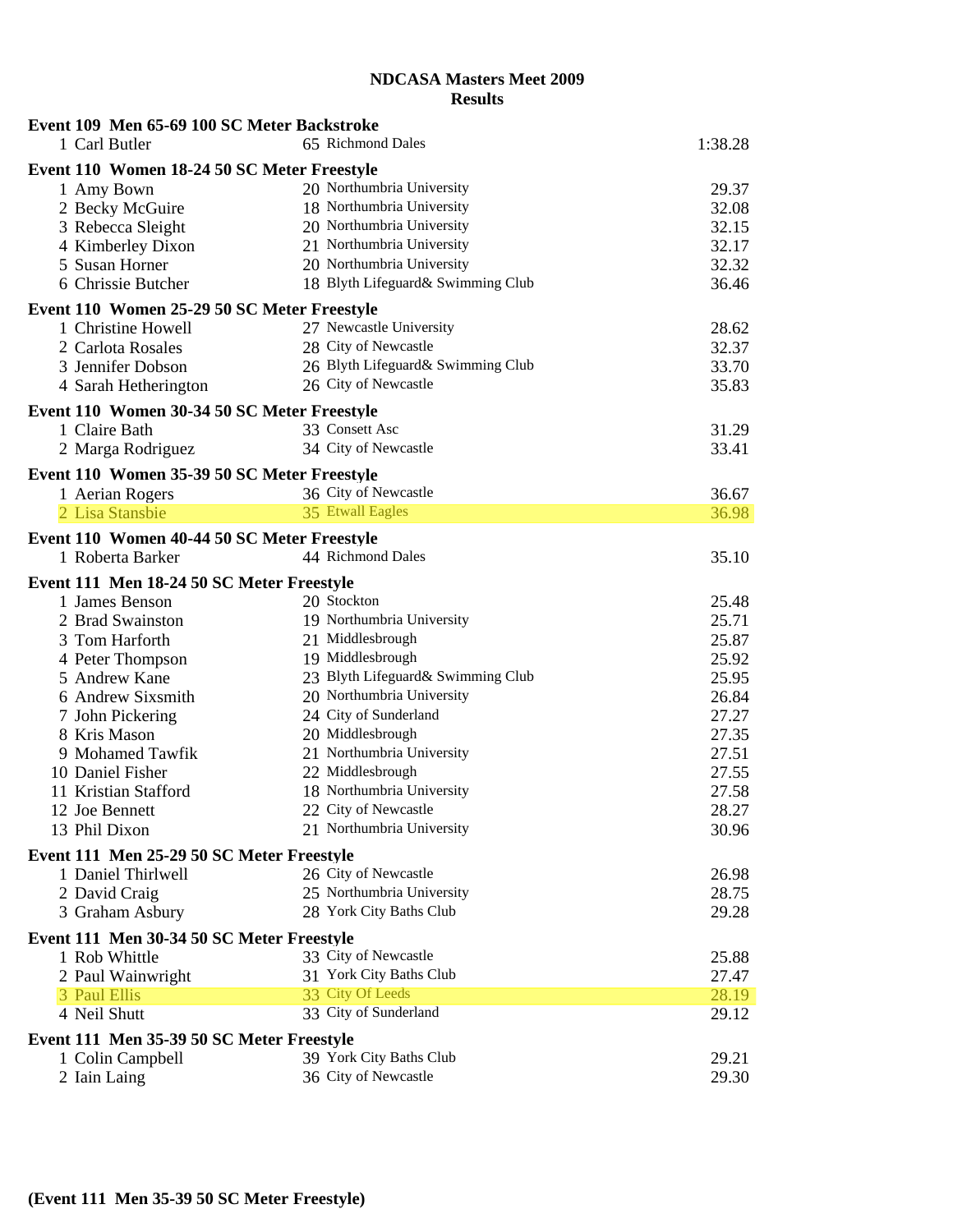| 3 Chris Hunter                                 | 38 Loftus Dolphins                | 32.44 |
|------------------------------------------------|-----------------------------------|-------|
| Event 111 Men 40-44 50 SC Meter Freestyle      |                                   |       |
| 1 David Chaney                                 | 41 Gateshead & Whickham           | 25.61 |
| 2 Iain Ross                                    | 43 City of Newcastle              | 29.38 |
| 3 Mark Robson                                  | 41 Stockton                       | 33.04 |
| Event 111 Men 45-49 50 SC Meter Freestyle      |                                   |       |
| 1 Matthew Grant                                | 45 Gateshead & Whickham           | 28.30 |
| 2 Gordon Rea                                   | 48 City of Sunderland             | 29.56 |
| 3 Kevin Smith                                  | 45 City of Newcastle              | 29.71 |
| 4 John Lamb                                    | 48 Moors Swim Squad               | 29.77 |
| 5 Arthur Aplin                                 | 46 City of Newcastle              | 30.27 |
| Event 111 Men 50-54 50 SC Meter Freestyle      |                                   |       |
| 1 Tony Greener                                 | 51 City of Newcastle              | 29.72 |
| 2 Peter French                                 | 51 City of Newcastle              | 29.88 |
| Event 111 Men 55-59 50 SC Meter Freestyle      |                                   |       |
| 1 Ray Waggott                                  | 55 City of Sunderland             | 38.38 |
| Event 111 Men 60-64 50 SC Meter Freestyle      |                                   |       |
| 1 Graeme Shutt                                 | 60 City of Sunderland             | 36.17 |
| 2 Barry Robinson                               | 61 City of Sunderland             | 40.25 |
| Event 111 Men 65-69 50 SC Meter Freestyle      |                                   |       |
| 1 Alex Brown                                   | 65 Blyth Lifeguard& Swimming Club | 33.30 |
| 2 Derek Robinson                               | 65 Blyth Lifeguard& Swimming Club | 33.90 |
| 3 Eddie Sawyers                                | 66 City of Newcastle              | 34.55 |
| Event 111 Men 70-74 50 SC Meter Freestyle      |                                   |       |
| 1 Michael Bairstow                             | 72 City of Newcastle              | 48.94 |
| Event 112 Women 18-24 25 SC Meter Breaststroke |                                   |       |
| 1 Lona Mc Donald                               | 20 Northumbria University         | 16.70 |
| 2 Catriona Grime                               | 23 Wear Valley SC                 | 20.08 |
| Event 112 Women 25-29 25 SC Meter Breaststroke |                                   |       |
| 1 Catherine Dobson                             | 28 Otter                          | 17.63 |
| 2 Carlota Rosales                              | 28 City of Newcastle              | 17.84 |
| Event 112 Women 30-34 25 SC Meter Breaststroke |                                   |       |
| 1 Claire Bath                                  | 33 Consett Asc                    | 18.48 |
| Event 112 Women 35-39 25 SC Meter Breaststroke |                                   |       |
| 1 Lisa Stansbie                                | 35 Etwall Eagles                  | 19.90 |
| 2 Claire Butler                                | 37 Richmond Dales                 | 24.73 |
| --- Stephanie Butler                           | 37 Richmond Dales                 | DQ    |
| Event 112 Women 40-44 25 SC Meter Breaststroke |                                   |       |
| 1 Roberta Barker                               | 44 Richmond Dales                 | 19.67 |
| Event 112 Women 50-54 25 SC Meter Breaststroke |                                   |       |
| 1 Nicky Butler                                 | 54 Boldon                         | 27.32 |
| Event 113 Men 18-24 25 SC Meter Breaststroke   |                                   |       |
| 1 Andrew Sixsmith                              | 20 Northumbria University         | 15.11 |
|                                                |                                   |       |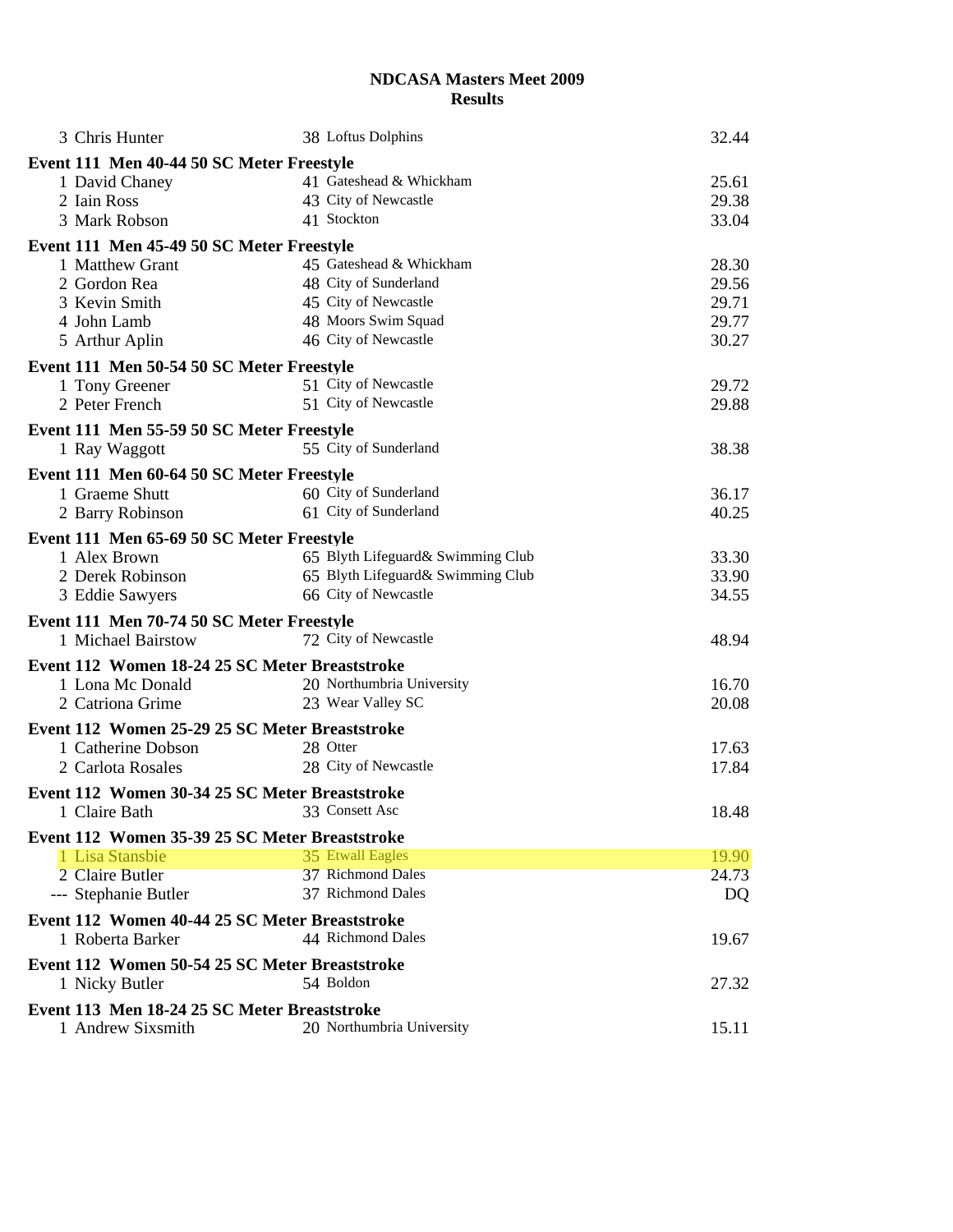| Event 113 Men 25-29 25 SC Meter Breaststroke |                                   |         |
|----------------------------------------------|-----------------------------------|---------|
| 1 Daniel Thirlwell                           | 26 City of Newcastle              | 14.39   |
| 2 David Craig                                | 25 Northumbria University         | 17.30   |
| Event 113 Men 30-34 25 SC Meter Breaststroke |                                   |         |
| 1 Marc Best                                  | 31 Stockton                       | 14.88   |
| 2 Rob Whittle                                | 33 City of Newcastle              | 15.06   |
| Event 113 Men 40-44 25 SC Meter Breaststroke |                                   |         |
| 1 Myles Carter                               | 40 Moors Swim Squad               | 15.78   |
| Event 113 Men 45-49 25 SC Meter Breaststroke |                                   |         |
| 1 Matthew Grant                              | 45 Gateshead & Whickham           | 17.01   |
| 2 John Lamb                                  | 48 Moors Swim Squad               | 17.36   |
|                                              |                                   |         |
| Event 113 Men 50-54 25 SC Meter Breaststroke |                                   |         |
| 1 Stephen Urwin                              | 52 Newburn SC                     | 20.83   |
| Event 113 Men 60-64 25 SC Meter Breaststroke |                                   |         |
| 1 Barry Robinson                             | 61 City of Sunderland             | 21.22   |
| Event 113 Men 65-69 25 SC Meter Breaststroke |                                   |         |
| 1 Eddie Sawyers                              | 66 City of Newcastle              | 17.86   |
| 2 Norman Stephenson                          | 65 City of Sunderland             | 19.01   |
| 3 Carl Butler                                | 65 Richmond Dales                 | 19.51   |
| Event 114 Women 18-24 100 SC Meter IM        |                                   |         |
| 1 Hannah Stockley                            | 22 Northumbria University         | 1:16.83 |
| 2 Rebecca Sleight                            | 20 Northumbria University         | 1:20.15 |
| 3 Becky McGuire                              | 18 Northumbria University         | 1:22.63 |
| 4 Susan Horner                               | 20 Northumbria University         | 1:24.97 |
| Event 114 Women 25-29 100 SC Meter IM        |                                   |         |
| 1 Christine Howell                           | 27 Newcastle University           | 1:13.23 |
| 2 Jennifer Dobson                            | 26 Blyth Lifeguard& Swimming Club | 1:23.16 |
| 3 Eve Lenez                                  | 27 City of Newcastle              | 1:24.60 |
| Event 114 Women 30-34 100 SC Meter IM        |                                   |         |
| 1 Claire Bath                                | 33 Consett Asc                    | 1:22.06 |
| 2 Marga Rodriguez                            | 34 City of Newcastle              | 1:22.59 |
| Event 114 Women 40-44 100 SC Meter IM        |                                   |         |
| 1 Roberta Barker                             | 44 Richmond Dales                 | 1:28.68 |
|                                              |                                   |         |
| Event 114 Women 45-49 100 SC Meter IM        |                                   |         |
| 1 Ruth Maltby                                | 46 Loftus Dolphins                | 1:46.74 |
| Event 115 Men 18-24 100 SC Meter IM          |                                   |         |
| 1 Graham Bruce                               | 19 Stockton                       | 1:02.57 |
| 2 James Benson                               | 20 Stockton                       | 1:05.06 |
| 3 Peter Thompson                             | 19 Middlesbrough                  | 1:05.81 |
| 4 Andrew Kane                                | 23 Blyth Lifeguard& Swimming Club | 1:06.10 |
| Event 115 Men 40-44 100 SC Meter IM          |                                   |         |
| 1 Myles Carter                               | 40 Moors Swim Squad               | 1:16.07 |
| 2 Jaime Hernandez                            | 44 City of Newcastle              | 1:21.93 |
| Event 115 Men 45-49 100 SC Meter IM          |                                   |         |
| 1 Kevin Smith                                | 45 City of Newcastle              | 1:09.44 |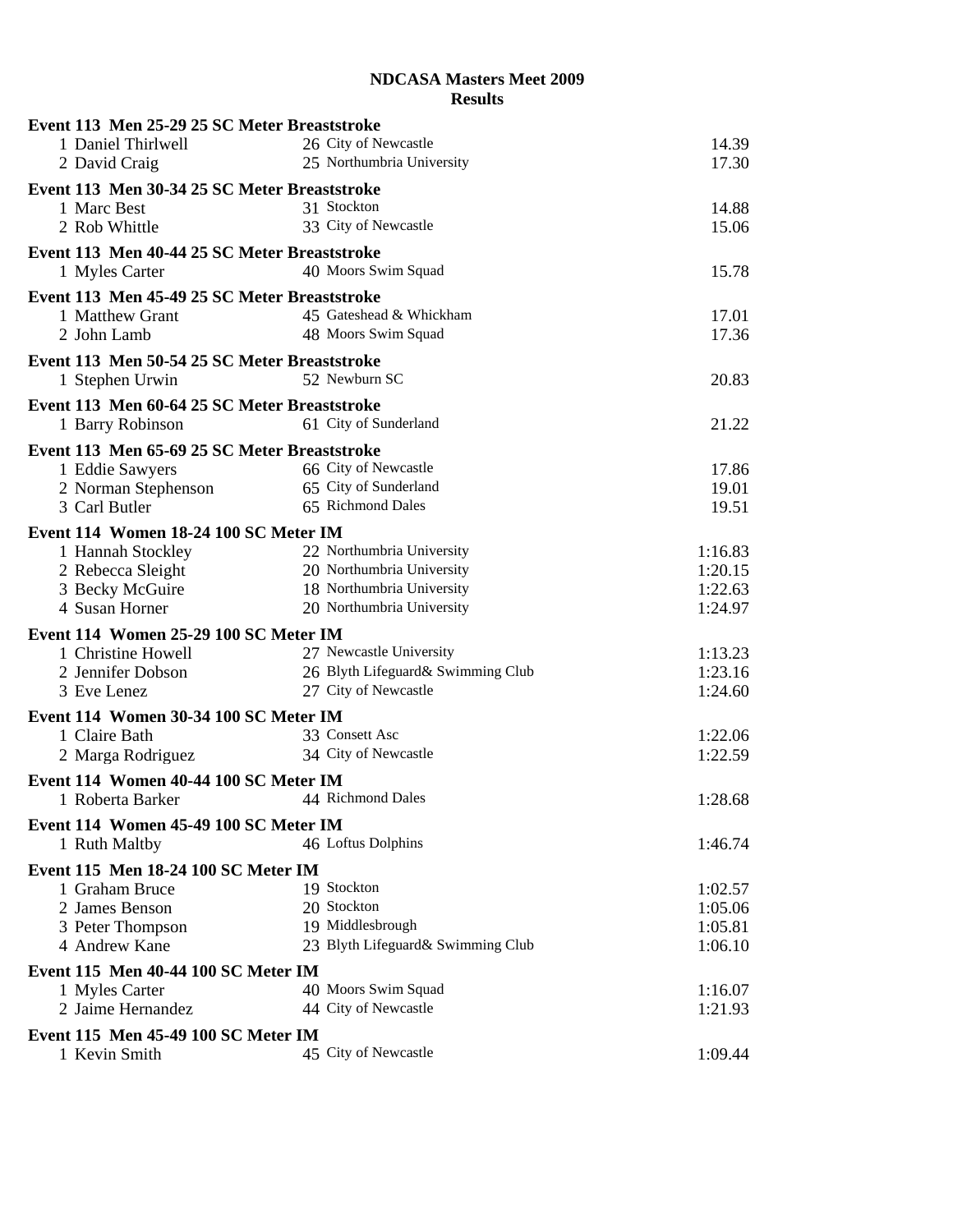| Event 115 Men 50-54 100 SC Meter IM                |                                   |                    |
|----------------------------------------------------|-----------------------------------|--------------------|
| 1 Stephen Weston                                   | 54 Ledminster Kingfishers         | 1:14.39            |
| 2 Robin Sleight                                    | 53 City of Newcastle              | 1:41.30            |
| Event 115 Men 55-59 100 SC Meter IM                |                                   |                    |
| 1 Raymond Butters                                  | 58 Richmond Dales                 | 1:22.05            |
| Event 115 Men 60-64 100 SC Meter IM                |                                   |                    |
| 1 Graeme Shutt                                     | 60 City of Sunderland             | 1:39.44            |
| --- Phil Johnston                                  | 61 Gateshead & Whickham           | DQ                 |
|                                                    |                                   |                    |
| Event 115 Men 65-69 100 SC Meter IM                | 65 City of Sunderland             | 1:28.84            |
| 1 Norman Stephenson<br>2 Alex Brown                | 65 Blyth Lifeguard& Swimming Club | 1:30.16            |
|                                                    |                                   |                    |
| Event 116 Women 72-99 200 SC Meter Freestyle Relay |                                   |                    |
| 1 Northumbria University                           | A                                 | 2:05.04            |
| 2 City of Newcastle                                | A                                 | 2:16.32            |
| Event 117 Men 72-99 200 SC Meter Freestyle Relay   |                                   |                    |
| 1 Middlesbrough                                    | A                                 | 1:45.85            |
| 2 Northumbria University                           | A                                 | 1:47.07            |
| 3 City of Newcastle                                | A                                 | 1:48.66            |
| Event 117 Men 160-199 200 SC Meter Freestyle Relay |                                   |                    |
| 1 City of Newcastle                                | A                                 | 1:55.89            |
| 2 City of Sunderland                               | $\mathbf{A}$                      | 2:03.85            |
| Event 118 Mixed 72-99 200 SC Meter Medley Relay    |                                   |                    |
| 1 Northumbria University                           | A                                 | 2:10.79            |
| --- City of Newcastle                              | A                                 | DQ                 |
| Event 118 Mixed 160-199 200 SC Meter Medley Relay  |                                   |                    |
| 1 Richmond Dales                                   | A                                 | 3:08.77            |
|                                                    |                                   |                    |
| Event 119 Mixed 100-119 300 SC Meter Cannon Relay  | A                                 |                    |
| 1 City of Newcastle<br>2 Northumbria University    | A                                 | 3:01.04<br>3:01.80 |
| 3 Gateshead & Whickham                             | A                                 | 3:26.05            |
|                                                    |                                   |                    |
| Event 201 Men 18-24 200 SC Meter IM                |                                   |                    |
| 1 Graham Bruce                                     | 19 Stockton                       | 2:18.95            |
| Event 201 Men 25-29 200 SC Meter IM                |                                   |                    |
| 1 Peter Germain                                    | 27 City of Sheffield              | 2:30.57            |
| Event 201 Men 30-34 200 SC Meter IM                |                                   |                    |
| 1 Rob Whittle                                      | 33 City of Newcastle              | 2:23.74            |
| 2 Dominic Johnston                                 | 32 City of Newcastle              | 2:26.94            |
| Event 201 Men 40-44 200 SC Meter IM                |                                   |                    |
| 1 Jaime Hernandez                                  | 44 City of Newcastle              | 2:54.99            |
| Event 201 Men 45-49 200 SC Meter IM                |                                   |                    |
| 1 Kevin Smith                                      | 45 City of Newcastle              | 2:32.62            |
| 2 Matthew Grant                                    | 45 Gateshead & Whickham           | 2:34.97            |
|                                                    |                                   |                    |
| Event 201 Men 55-59 200 SC Meter IM                |                                   |                    |
| 1 Raymond Butters                                  | 58 Richmond Dales                 | 3:00.22            |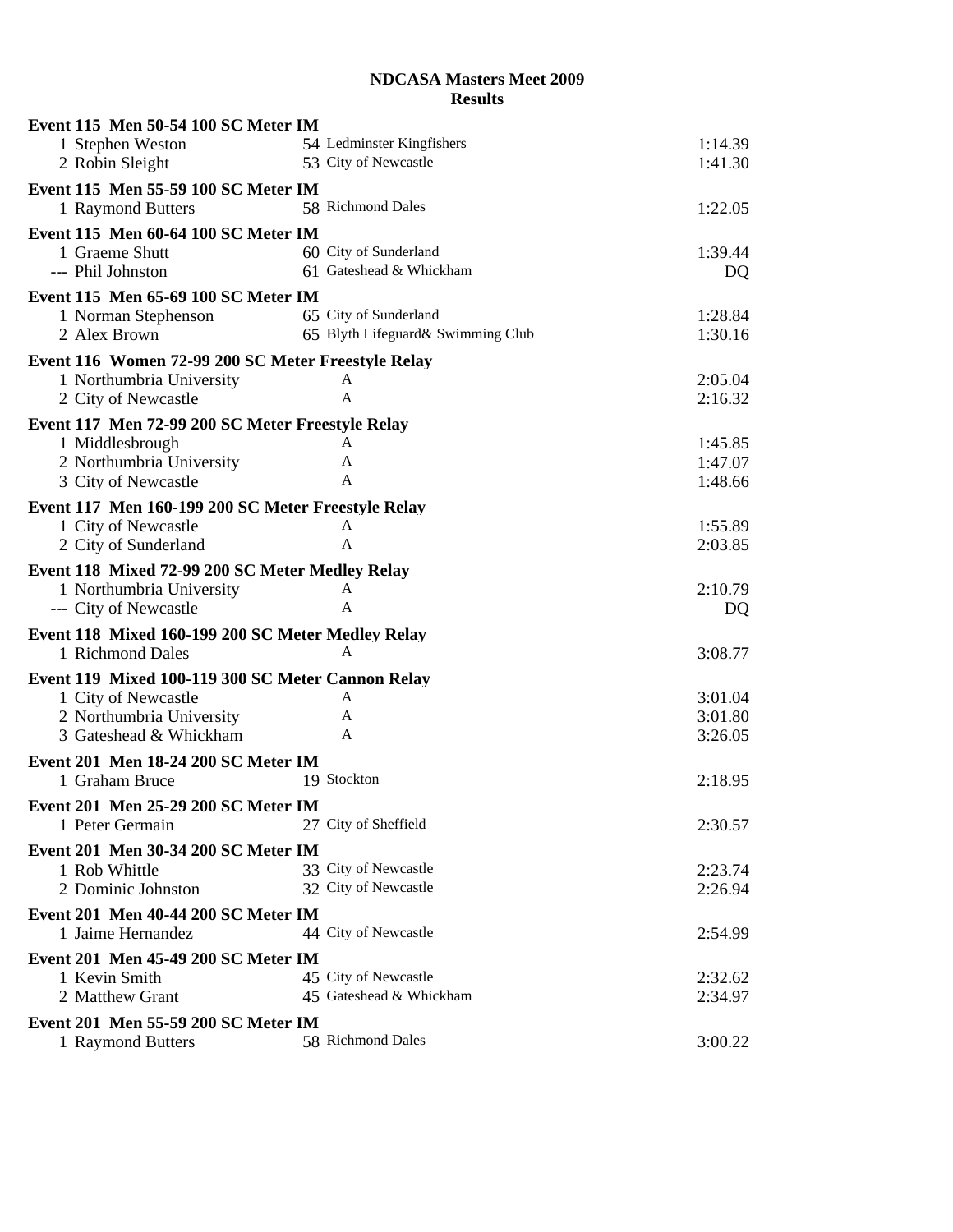| Event 201 Men 65-69 200 SC Meter IM                           |                                                |         |
|---------------------------------------------------------------|------------------------------------------------|---------|
| 1 Alex Brown                                                  | 65 Blyth Lifeguard& Swimming Club              | 3:17.92 |
| 2 Norman Stephenson                                           | 65 City of Sunderland                          | 3:19.89 |
| Event 202 Women 18-24 25 SC Meter Butterfly                   |                                                |         |
| 1 Amy Bown                                                    | 20 Northumbria University                      | 14.82   |
| 2 Becky McGuire                                               | 18 Northumbria University                      | 16.24   |
| 3 Chrissie Butcher                                            | 18 Blyth Lifeguard& Swimming Club              | 18.01   |
| Event 202 Women 25-29 25 SC Meter Butterfly                   |                                                |         |
| 1 Catherine Dobson                                            | 28 Otter                                       | 14.06   |
| Event 202 Women 30-34 25 SC Meter Butterfly                   |                                                |         |
| 1 Claire Bath                                                 | 33 Consett Asc                                 | 16.30   |
| 2 Marga Rodriguez                                             | 34 City of Newcastle                           | 17.42   |
| Event 202 Women 35-39 25 SC Meter Butterfly                   |                                                |         |
| 1 Rachel Clinkard                                             | 38 City of Newcastle                           | 15.27   |
|                                                               |                                                |         |
| Event 202 Women 45-49 25 SC Meter Butterfly<br>1 Diane Chaney | 47 Gateshead & Whickham                        | 15.45   |
|                                                               |                                                |         |
| Event 202 Women 50-54 25 SC Meter Butterfly                   |                                                |         |
| 1 Nicky Butler                                                | 54 Boldon                                      | 25.07   |
| Event 203 Men 18-24 25 SC Meter Butterfly                     |                                                |         |
| 1 James Benson                                                | 20 Stockton                                    | 12.23   |
| 2 John Pickering                                              | 24 City of Sunderland                          | 13.48   |
| 3 Mohamed Tawfik                                              | 21 Northumbria University                      | 14.02   |
| 4 Greg O'Connell                                              | 24 Durham                                      | 14.61   |
| Event 203 Men 25-29 25 SC Meter Butterfly                     |                                                |         |
| 1 Daniel Thirlwell                                            | 26 City of Newcastle                           | 12.60   |
| Event 203 Men 35-39 25 SC Meter Butterfly                     |                                                |         |
| 1 Iain Laing                                                  | 36 City of Newcastle                           | 15.10   |
| Event 203 Men 40-44 25 SC Meter Butterfly                     |                                                |         |
| 1 Myles Carter                                                | 40 Moors Swim Squad                            | 14.48   |
|                                                               |                                                |         |
| Event 203 Men 45-49 25 SC Meter Butterfly                     |                                                |         |
| 1 Kevin Smith                                                 | 45 City of Newcastle                           | 13.80   |
| 2 Matthew Grant                                               | 45 Gateshead & Whickham<br>48 Moors Swim Squad | 13.83   |
| 3 John Lamb                                                   |                                                | 14.03   |
| Event 203 Men 50-54 25 SC Meter Butterfly                     |                                                |         |
| 1 Peter French                                                | 51 City of Newcastle                           | 15.46   |
| 2 Stuart Downie                                               | 54 Blyth Lifeguard& Swimming Club              | 17.82   |
| 3 Stephen Urwin                                               | 52 Newburn SC                                  | 18.80   |
| 4 John Sim                                                    | 51 City of Newcastle                           | 19.23   |
| Event 203 Men 55-59 25 SC Meter Butterfly                     |                                                |         |
| 1 Ray Waggott                                                 | 55 City of Sunderland                          | 20.52   |
| Event 203 Men 60-64 25 SC Meter Butterfly                     |                                                |         |
| 1 Barry Robinson                                              | 61 City of Sunderland                          | 18.57   |
| 2 Graeme Shutt                                                | 60 City of Sunderland                          | 18.70   |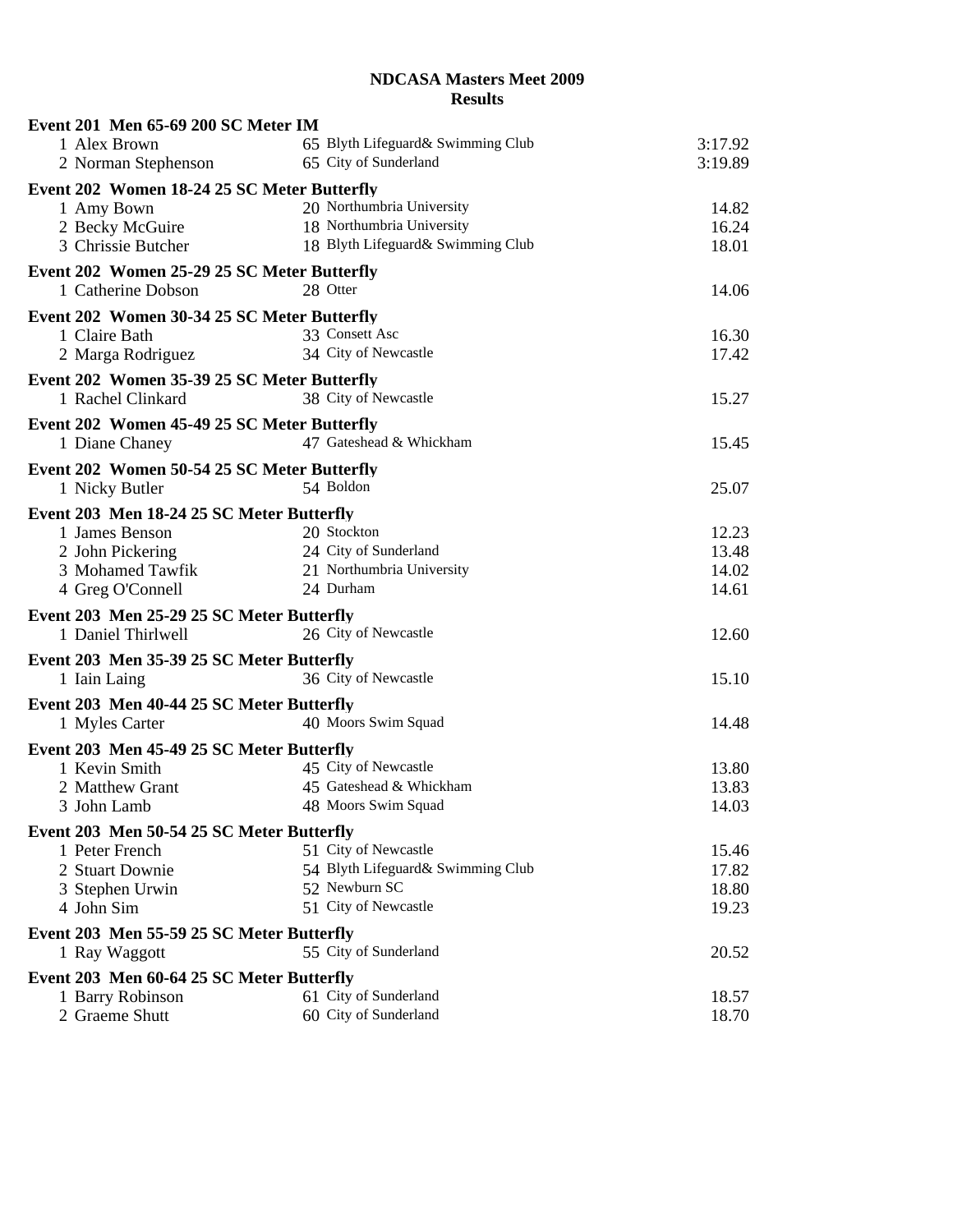| Event 203 Men 65-69 25 SC Meter Butterfly    |                                   |       |
|----------------------------------------------|-----------------------------------|-------|
| 1 Norman Stephenson                          | 65 City of Sunderland             | 18.49 |
| 2 Carl Butler                                | 65 Richmond Dales                 | 19.12 |
| Event 203 Men 70-74 25 SC Meter Butterfly    |                                   |       |
| 1 Michael Bairstow                           | 72 City of Newcastle              | 32.65 |
| Event 204 Women 18-24 50 SC Meter Backstroke |                                   |       |
| 1 Hannah Stockley                            | 22 Northumbria University         | 35.38 |
| 2 Catriona Grime                             | 23 Wear Valley SC                 | 37.15 |
| *3 Kimberley Dixon                           | 21 Northumbria University         | 37.92 |
| *3 Rebecca Sleight                           | 20 Northumbria University         | 37.92 |
| 5 Amy Bown                                   | 20 Northumbria University         | 38.49 |
| 6 Chrissie Butcher                           | 18 Blyth Lifeguard& Swimming Club | 43.89 |
| Event 204 Women 25-29 50 SC Meter Backstroke |                                   |       |
| 1 Catherine Dobson                           | 28 Otter                          | 32.93 |
| 2 Jennifer Dobson                            | 26 Blyth Lifeguard& Swimming Club | 37.77 |
|                                              |                                   |       |
| Event 205 Men 18-24 50 SC Meter Backstroke   |                                   |       |
| 1 Brad Swainston                             | 19 Northumbria University         | 28.82 |
| 2 Kristian Stafford                          | 18 Northumbria University         | 30.06 |
| 3 Peter Thompson                             | 19 Middlesbrough                  | 30.43 |
| 4 Joe Bennett                                | 22 City of Newcastle              | 31.59 |
| 5 John Pickering                             | 24 City of Sunderland             | 32.02 |
| 6 Kris Mason                                 | 20 Middlesbrough                  | 32.75 |
| Event 205 Men 30-34 50 SC Meter Backstroke   |                                   |       |
| 1 Rob Whittle                                | 33 City of Newcastle              | 29.15 |
| 2 Dominic Johnston                           | 32 City of Newcastle              | 30.90 |
| 3 Paul Ellis                                 | 33 City Of Leeds                  | 32.31 |
| Event 205 Men 40-44 50 SC Meter Backstroke   |                                   |       |
| 1 David Chaney                               | 41 Gateshead & Whickham           | 32.09 |
| Event 205 Men 45-49 50 SC Meter Backstroke   |                                   |       |
| 1 Arthur Aplin                               | 46 City of Newcastle              | 39.60 |
| Event 205 Men 50-54 50 SC Meter Backstroke   |                                   |       |
| 1 Stephen Weston                             | 54 Ledminster Kingfishers         | 34.58 |
| 2 Peter French                               | 51 City of Newcastle              | 37.87 |
| 3 John Sim                                   | 51 City of Newcastle              | 43.85 |
|                                              |                                   |       |
| Event 205 Men 60-64 50 SC Meter Backstroke   |                                   |       |
| 1 Barry Robinson                             | 61 City of Sunderland             | 47.85 |
| 2 Graeme Shutt                               | 60 City of Sunderland             | 47.91 |
| 3 Phil Johnston                              | 61 Gateshead & Whickham           | 51.60 |
| Event 205 Men 65-69 50 SC Meter Backstroke   |                                   |       |
| 1 Carl Butler                                | 65 Richmond Dales                 | 44.73 |
| Event 206 Women 18-24 25 SC Meter Freestyle  |                                   |       |
| 1 Amy Bown                                   | 20 Northumbria University         | 13.65 |
| 2 Kim Michelle                               | 20 Northumbria University         | 14.87 |
| 3 Becky McGuire                              | 18 Northumbria University         | 15.06 |
| 4 Chrissie Butcher                           | 18 Blyth Lifeguard& Swimming Club | 16.74 |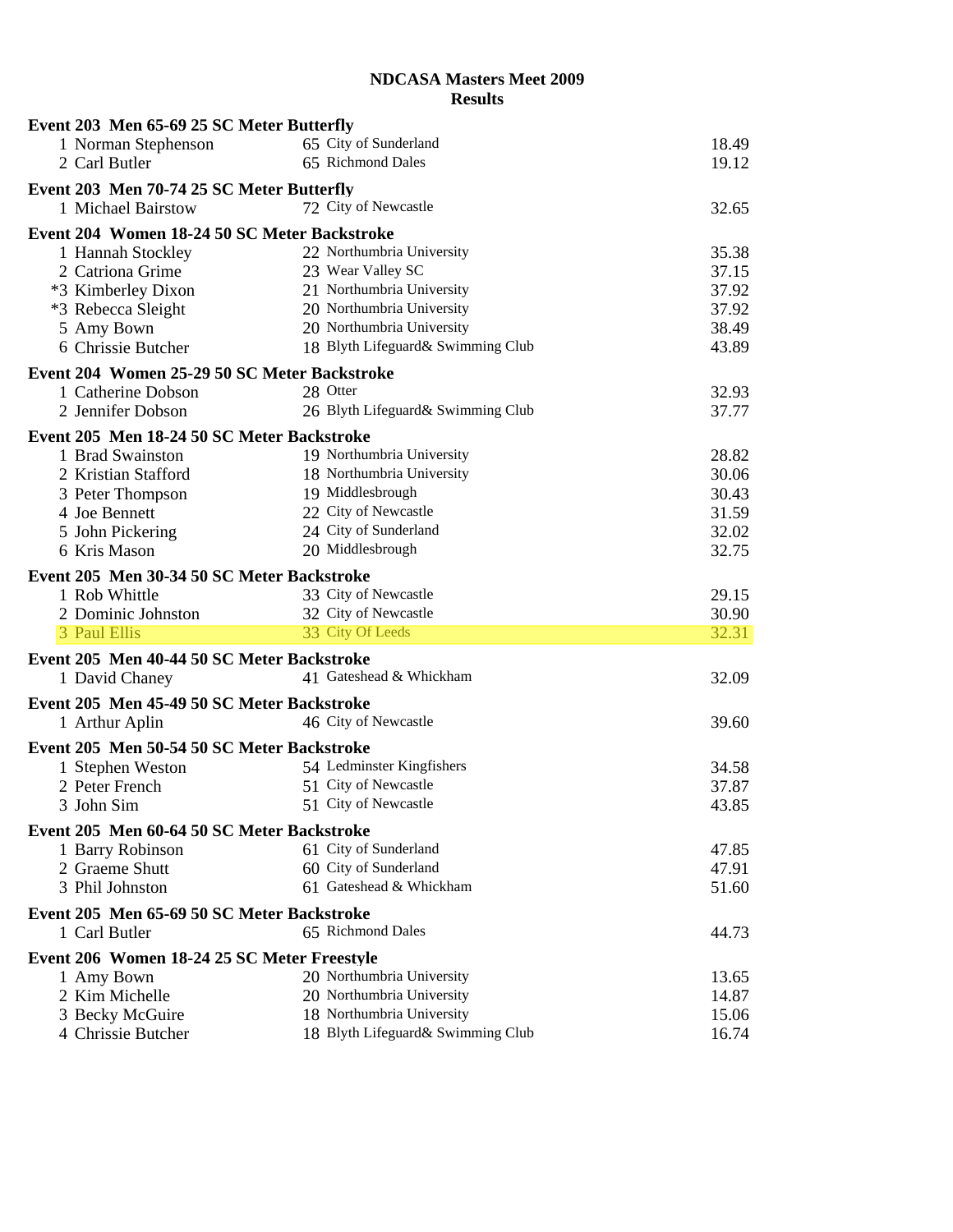| Event 206 Women 25-29 25 SC Meter Freestyle |                                   |       |
|---------------------------------------------|-----------------------------------|-------|
| 1 Catherine Dobson                          | 28 Otter                          | 13.60 |
| Event 206 Women 30-34 25 SC Meter Freestyle |                                   |       |
| 1 Claire Bath                               | 33 Consett Asc                    | 14.46 |
| 2 Marga Rodriguez                           | 34 City of Newcastle              | 15.45 |
| Event 206 Women 35-39 25 SC Meter Freestyle |                                   |       |
| 1 Rachel Clinkard                           | 38 City of Newcastle              | 14.73 |
| 2 Claire Butler                             | 37 Richmond Dales                 | 18.45 |
| 3 Stephanie Butler                          | 37 Richmond Dales                 | 19.19 |
| Event 206 Women 40-44 25 SC Meter Freestyle |                                   |       |
| 1 Roberta Barker                            | 44 Richmond Dales                 | 16.28 |
|                                             |                                   |       |
| Event 206 Women 45-49 25 SC Meter Freestyle | 46 Loftus Dolphins                |       |
| 1 Ruth Maltby                               |                                   | 18.10 |
| Event 206 Women 50-54 25 SC Meter Freestyle |                                   |       |
| 1 Nicky Butler                              | 54 Boldon                         | 21.54 |
| Event 207 Men 18-24 25 SC Meter Freestyle   |                                   |       |
| *1 Graham Bruce                             | 19 Stockton                       | 11.50 |
| *1 James Benson                             | 20 Stockton                       | 11.50 |
| 3 Andrew Sixsmith                           | 20 Northumbria University         | 12.23 |
| 4 Greg O'Connell                            | 24 Durham                         | 12.92 |
| 5 Mohamed Tawfik                            | 21 Northumbria University         | 13.13 |
| --- Phil Dixon                              | 21 Northumbria University         | DQ    |
| Event 207 Men 25-29 25 SC Meter Freestyle   |                                   |       |
| 1 Daniel Thirlwell                          | 26 City of Newcastle              | 11.88 |
| 2 David Craig                               | 25 Northumbria University         | 13.17 |
| Event 207 Men 30-34 25 SC Meter Freestyle   |                                   |       |
| 1 Paul Ellis                                | 33 City Of Leeds                  | 12.16 |
|                                             |                                   |       |
| Event 207 Men 35-39 25 SC Meter Freestyle   | 36 City of Newcastle              |       |
| 1 Iain Laing                                |                                   | 13.49 |
| Event 207 Men 40-44 25 SC Meter Freestyle   |                                   |       |
| 1 Mark Robson                               | 41 Stockton                       | 14.10 |
| Event 207 Men 45-49 25 SC Meter Freestyle   |                                   |       |
| 1 Matthew Grant                             | 45 Gateshead & Whickham           | 13.13 |
| 2 John Lamb                                 | 48 Moors Swim Squad               | 13.49 |
| Event 207 Men 50-54 25 SC Meter Freestyle   |                                   |       |
| 1 Peter French                              | 51 City of Newcastle              | 13.92 |
| 2 Stuart Downie                             | 54 Blyth Lifeguard& Swimming Club | 16.29 |
| Event 207 Men 55-59 25 SC Meter Freestyle   |                                   |       |
| 1 Ray Waggott                               | 55 City of Sunderland             | 16.30 |
|                                             |                                   |       |
| Event 207 Men 60-64 25 SC Meter Freestyle   |                                   |       |
| 1 Barry Robinson                            | 61 City of Sunderland             | 16.45 |
| Event 207 Men 65-69 25 SC Meter Freestyle   |                                   |       |
| *1 Eddie Sawyers                            | 66 City of Newcastle              | 15.60 |
| *1 Derek Robinson                           | 65 Blyth Lifeguard& Swimming Club | 15.60 |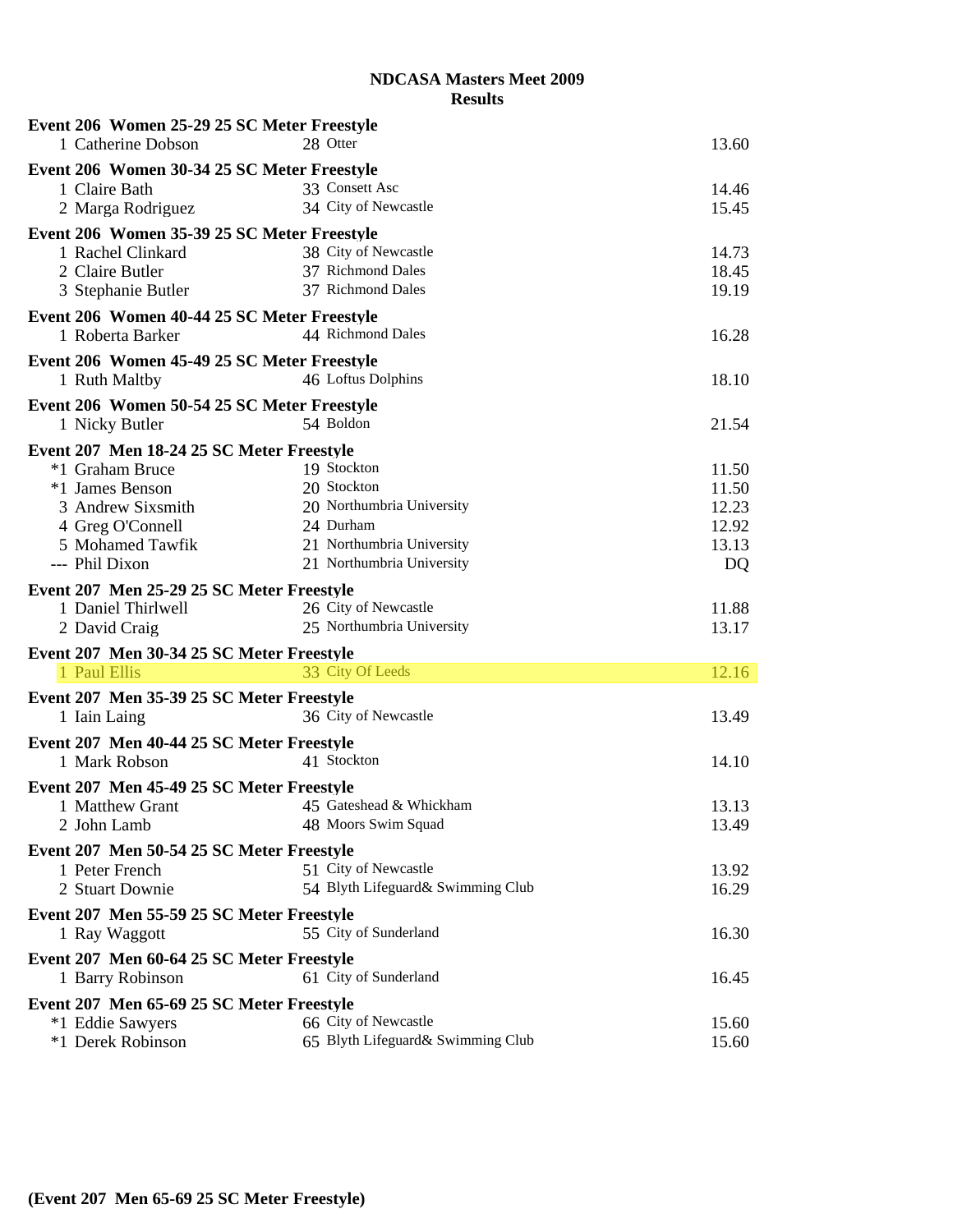| 3 Carl Butler                                                    | 65 Richmond Dales                                      | 16.57          |
|------------------------------------------------------------------|--------------------------------------------------------|----------------|
| Event 207 Men 70-74 25 SC Meter Freestyle                        |                                                        |                |
| 1 Michael Bairstow                                               | 72 City of Newcastle                                   | 20.48          |
| Event 208 Women 18-24 100 SC Meter Breaststroke                  |                                                        |                |
| 1 Lona Mc Donald                                                 | 20 Northumbria University                              | 1:23.40        |
| 2 Hannah Stockley                                                | 22 Northumbria University                              | 1:25.16        |
| Event 208 Women 25-29 100 SC Meter Breaststroke                  |                                                        |                |
| 1 Eve Lenez                                                      | 27 City of Newcastle                                   | 1:30.45        |
| 2 Jennifer Dobson                                                | 26 Blyth Lifeguard& Swimming Club                      | 1:40.07        |
| Event 208 Women 40-44 100 SC Meter Breaststroke                  |                                                        |                |
| 1 Roberta Barker                                                 | 44 Richmond Dales                                      | 1:35.84        |
|                                                                  |                                                        |                |
| Event 208 Women 45-49 100 SC Meter Breaststroke                  | 47 Gateshead & Whickham                                | 1:27.84        |
| 1 Diane Chaney                                                   |                                                        |                |
| Event 208 Women 50-54 100 SC Meter Breaststroke                  |                                                        |                |
| 1 Nicky Butler                                                   | 54 Boldon                                              | 2:13.64        |
| Event 209 Men 18-24 100 SC Meter Breaststroke                    |                                                        |                |
| 1 Andrew Sixsmith                                                | 20 Northumbria University                              | 1:14.13        |
| Event 209 Men 25-29 100 SC Meter Breaststroke                    |                                                        |                |
| 1 Graham Asbury                                                  | 28 York City Baths Club                                | 1:10.94        |
| Event 209 Men 30-34 100 SC Meter Breaststroke                    |                                                        |                |
| 1 Marc Best                                                      | 31 Stockton                                            | 1:11.88        |
| Event 209 Men 40-44 100 SC Meter Breaststroke                    |                                                        |                |
| 1 Myles Carter                                                   | 40 Moors Swim Squad                                    | 1:21.68        |
| 2 Iain Ross                                                      | 43 City of Newcastle                                   | 1:23.58        |
| Event 209 Men 50-54 100 SC Meter Breaststroke                    |                                                        |                |
| 1 Stephen Urwin                                                  | 52 Newburn SC                                          | 1:45.15        |
|                                                                  |                                                        |                |
| Event 209 Men 65-69 100 SC Meter Breaststroke<br>1 Eddie Sawyers | 66 City of Newcastle                                   | 1:31.10        |
| 2 Norman Stephenson                                              | 65 City of Sunderland                                  | 1:35.66        |
|                                                                  |                                                        |                |
| Event 210 Women 18-24 50 SC Meter Butterfly                      |                                                        |                |
| 1 Amy Bown                                                       | 20 Northumbria University<br>20 Northumbria University | 33.45<br>36.04 |
| 2 Rebecca Sleight<br>3 Becky McGuire                             | 18 Northumbria University                              | 36.13          |
| 4 Catriona Grime                                                 | 23 Wear Valley SC                                      | 36.36          |
| 5 Kimberley Dixon                                                | 21 Northumbria University                              | 37.01          |
| 6 Susan Horner                                                   | 20 Northumbria University                              | 38.50          |
| Event 210 Women 25-29 50 SC Meter Butterfly                      |                                                        |                |
| 1 Catherine Dobson                                               | 28 Otter                                               | 31.66          |
| 2 Eve Lenez                                                      | 27 City of Newcastle                                   | 37.68          |
| Event 210 Women 35-39 50 SC Meter Butterfly                      |                                                        |                |
| 1 Rachel Clinkard                                                | 38 City of Newcastle                                   | 35.86          |
|                                                                  |                                                        |                |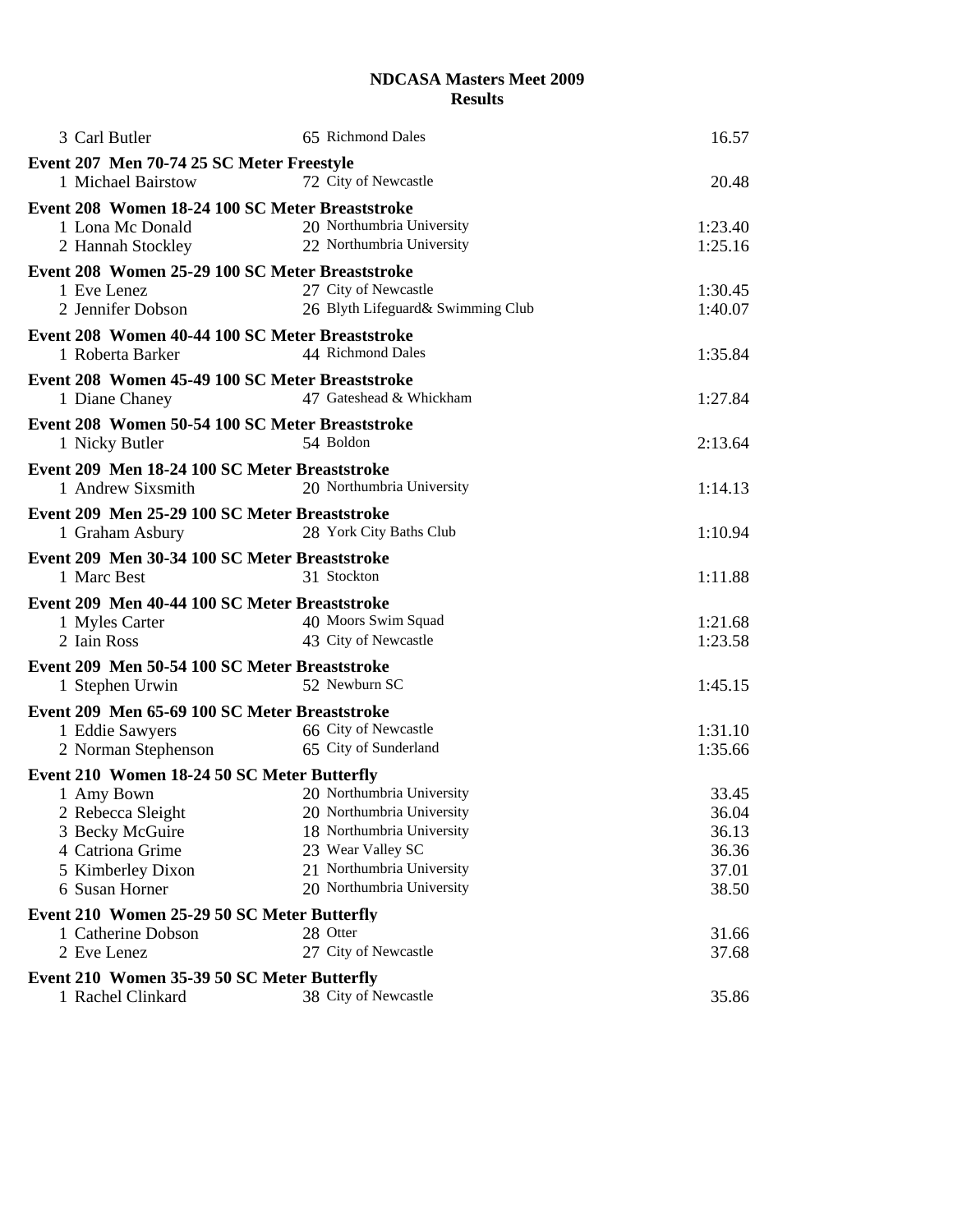| Event 211 Men 18-24 50 SC Meter Butterfly                     |                                          |                |
|---------------------------------------------------------------|------------------------------------------|----------------|
| 1 James Benson                                                | 20 Stockton                              | 27.46          |
| 2 Brad Swainston                                              | 19 Northumbria University                | 27.64          |
| 3 Peter Thompson                                              | 19 Middlesbrough                         | 28.04          |
| 4 John Pickering                                              | 24 City of Sunderland                    | 30.19          |
| 5 Mohamed Tawfik                                              | 21 Northumbria University                | 30.65          |
| Event 211 Men 30-34 50 SC Meter Butterfly                     |                                          |                |
| 1 Rob Whittle                                                 | 33 City of Newcastle                     | 27.82          |
| 2 Paul Wainwright                                             | 31 York City Baths Club                  | 30.23          |
| 3 Dominic Johnston                                            | 32 City of Newcastle                     | 30.44          |
| Event 211 Men 35-39 50 SC Meter Butterfly                     |                                          |                |
| 1 Colin Campbell                                              | 39 York City Baths Club                  | 33.40          |
| Event 211 Men 45-49 50 SC Meter Butterfly                     |                                          |                |
| 1 Matthew Grant                                               | 45 Gateshead & Whickham                  | 30.57          |
| 2 John Lamb                                                   | 48 Moors Swim Squad                      | 31.85          |
| Event 211 Men 50-54 50 SC Meter Butterfly                     |                                          |                |
| 1 Peter French                                                | 51 City of Newcastle                     | 33.46          |
| 2 Stuart Downie                                               | 54 Blyth Lifeguard& Swimming Club        | 44.60          |
| 3 John Sim                                                    | 51 City of Newcastle                     | 46.00          |
| Event 211 Men 55-59 50 SC Meter Butterfly                     |                                          |                |
| 1 Ray Waggott                                                 | 55 City of Sunderland                    | 44.55          |
|                                                               |                                          |                |
| Event 211 Men 60-64 50 SC Meter Butterfly<br>1 Graeme Shutt   | 60 City of Sunderland                    |                |
|                                                               |                                          | 43.77          |
| Event 211 Men 65-69 50 SC Meter Butterfly                     |                                          |                |
| 1 Alex Brown                                                  | 65 Blyth Lifeguard& Swimming Club        | 38.63          |
| 2 Norman Stephenson                                           | 65 City of Sunderland                    | 40.12          |
|                                                               |                                          |                |
| Event 212 Women 18-24 100 SC Meter Freestyle                  |                                          |                |
| 1 Becky McGuire                                               | 18 Northumbria University                | 1:11.81        |
| Event 212 Women 25-29 100 SC Meter Freestyle                  |                                          |                |
| 1 Jennifer Dobson                                             | 26 Blyth Lifeguard& Swimming Club        | 1:13.49        |
|                                                               |                                          |                |
| Event 212 Women 30-34 100 SC Meter Freestyle<br>1 Claire Bath | 33 Consett Asc                           | 1:10.36        |
| 2 Marga Rodriguez                                             | 34 City of Newcastle                     | 1:14.48        |
|                                                               |                                          |                |
| Event 212 Women 35-39 100 SC Meter Freestyle                  |                                          |                |
| 1 Rachel Clinkard                                             | 38 City of Newcastle                     | 1:14.16        |
| Event 212 Women 40-44 100 SC Meter Freestyle                  |                                          |                |
| 1 Roberta Barker                                              | 44 Richmond Dales                        | 1:20.19        |
| Event 212 Women 50-54 100 SC Meter Freestyle                  |                                          |                |
| 1 Nicky Butler                                                | 54 Boldon                                | 1:49.19        |
| Event 213 Men 18-24 100 SC Meter Freestyle                    |                                          |                |
| 1 James Benson                                                | 20 Stockton                              | 54.14          |
| 2 Graham Bruce                                                | 19 Stockton                              | 54.88          |
| 3 Kristian Stafford                                           | 18 Northumbria University                | 57.58          |
| 4 Tom Harforth<br>5 Joe Bennett                               | 21 Middlesbrough<br>22 City of Newcastle | 57.60<br>58.23 |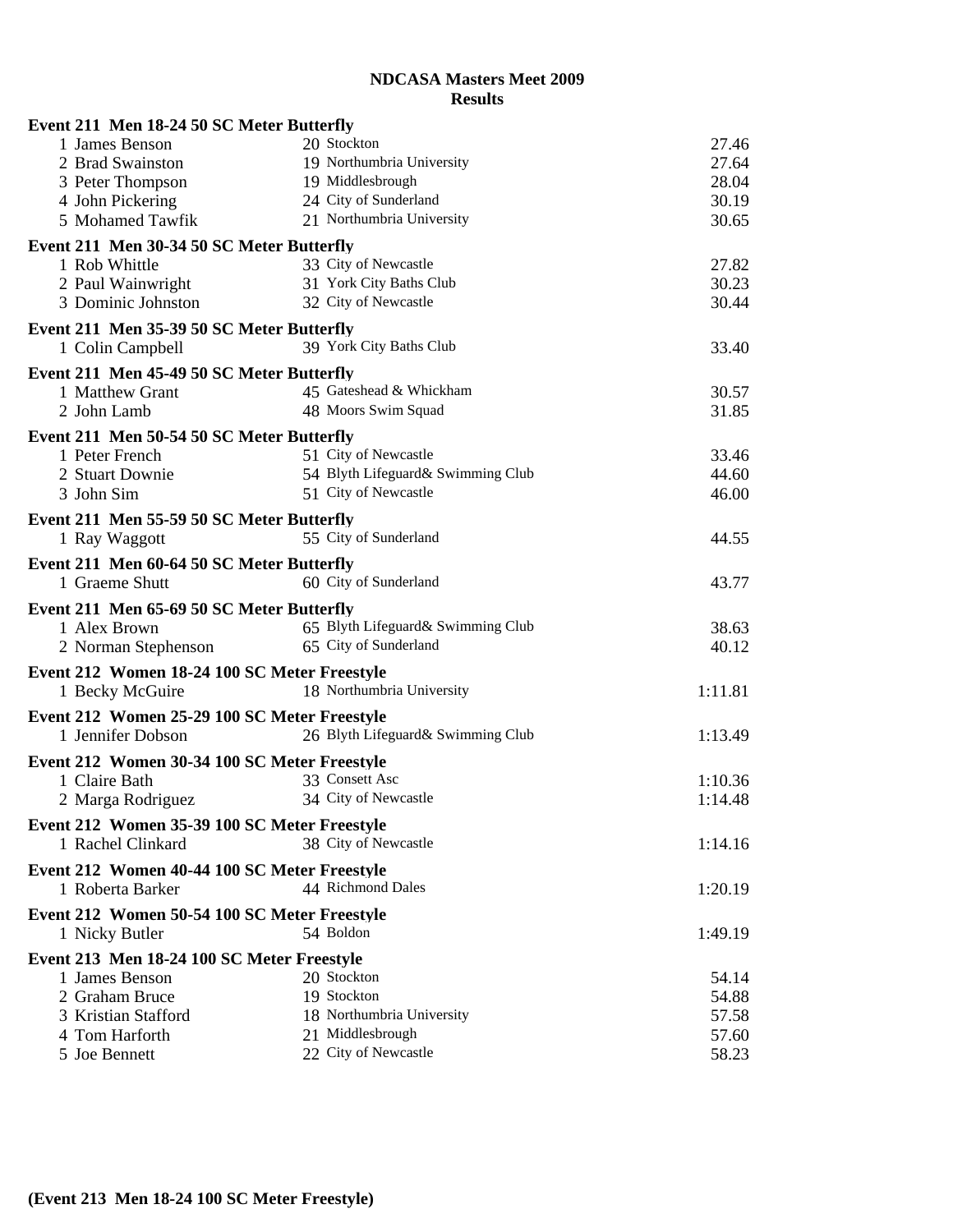| 6 Daniel Fisher                                            | 22 Middlesbrough                  | 59.82     |
|------------------------------------------------------------|-----------------------------------|-----------|
| 7 John Pickering                                           | 24 City of Sunderland             | 1:01.08   |
| 8 Kris Mason                                               | 20 Middlesbrough                  | 1:01.51   |
| Event 213 Men 25-29 100 SC Meter Freestyle                 |                                   |           |
| 1 Peter Germain                                            | 27 City of Sheffield              | 59.53     |
| Event 213 Men 30-34 100 SC Meter Freestyle                 |                                   |           |
| 1 Paul Wainwright                                          | 31 York City Baths Club           | 59.82     |
| 2 Paul Ellis                                               | 33 City Of Leeds                  | 1:00.51   |
| 3 Daniel Hill                                              | 34 Moors Swim Squad               | 1:03.71   |
| 4 Neil Shutt                                               | 33 City of Sunderland             | 1:05.67   |
| Event 213 Men 35-39 100 SC Meter Freestyle                 |                                   |           |
| 1 Iain Laing                                               | 36 City of Newcastle              | 1:05.53   |
| 2 Chris Hunter                                             | 38 Loftus Dolphins                | 1:15.04   |
| --- Colin Campbell                                         | 39 York City Baths Club           | <b>DQ</b> |
| Event 213 Men 40-44 100 SC Meter Freestyle                 |                                   |           |
| 1 David Chaney                                             | 41 Gateshead & Whickham           | 56.28     |
| 2 Iain Ross                                                | 43 City of Newcastle              | 1:03.78   |
| 3 Jaime Hernandez                                          | 44 City of Newcastle              | 1:12.49   |
| Event 213 Men 45-49 100 SC Meter Freestyle                 |                                   |           |
| 1 Kevin Smith                                              | 45 City of Newcastle              | 1:05.07   |
| 2 Gordon Rea                                               | 48 City of Sunderland             | 1:06.53   |
| Event 213 Men 50-54 100 SC Meter Freestyle                 |                                   |           |
| 1 Stephen Weston                                           | 54 Ledminster Kingfishers         | 1:03.51   |
| 2 Tony Greener                                             | 51 City of Newcastle              | 1:04.03   |
| 3 Stuart Downie                                            | 54 Blyth Lifeguard& Swimming Club | 1:31.18   |
| Event 213 Men 55-59 100 SC Meter Freestyle                 |                                   |           |
| 1 Raymond Butters                                          | 58 Richmond Dales                 | 1:10.10   |
|                                                            |                                   |           |
| Event 213 Men 65-69 100 SC Meter Freestyle<br>1 Alex Brown | 65 Blyth Lifeguard& Swimming Club | 1:13.29   |
| 2 Derek Robinson                                           | 65 Blyth Lifeguard& Swimming Club | 1:18.55   |
|                                                            |                                   |           |
| Event 213 Men 70-74 100 SC Meter Freestyle                 | 72 City of Newcastle              |           |
| 1 Michael Bairstow                                         |                                   | 1:59.44   |
| Event 214 Women 72-99 200 SC Meter Medley Relay            |                                   |           |
| 1 Northumbria University                                   | A                                 | 2:20.01   |
| 2 City of Newcastle                                        | A                                 | 2:33.76   |
| Event 215 Men 72-99 200 SC Meter Medley Relay              |                                   |           |
| 1 City of Newcastle                                        | А                                 | 1:57.91   |
| 2 Northumbria University                                   | A                                 | 1:59.33   |
| 3 Middlesbrough                                            | A                                 | 2:03.38   |
| Event 215 Men 160-199 200 SC Meter Medley Relay            |                                   |           |
| 1 City of Newcastle                                        | A                                 | 2:12.09   |
| 2 City of Sunderland                                       | A                                 | 2:24.41   |
| Event 216 Mixed 72-99 200 SC Meter Freestyle Relay         |                                   |           |
| 1 Northumbria University                                   | A                                 | 1:58.41   |
|                                                            |                                   |           |